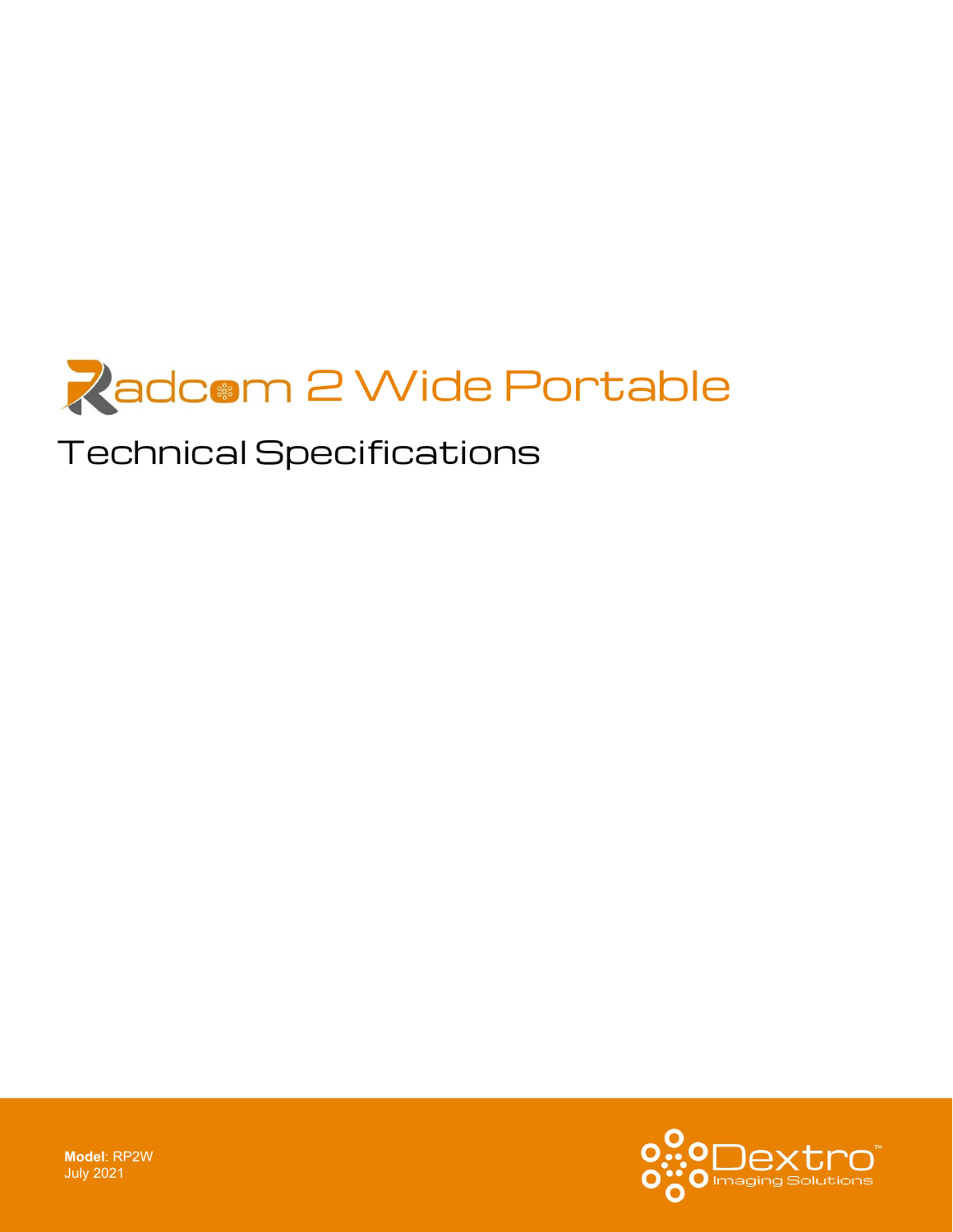## RadCom 2 Wide Portable Dual-PACS Workstation





**Powerful Processing up to Intel® Core™ i7**



**AMD® Radeon™ High End Graphics**



#### Client Centric, Results Driven

Empower your radiology workforce with the RadCom 2 Wide Portable Dual-PACS Workstation, designed and developed to meet your radiologists' workstation requirements to work from anywhere, regardless of PACS clients or dictation systems.

#### Inspired, Reliable Design

The RadCom 2 Wide Portable features a proprietary waterproof and shockproof small form factor chassis and display mounting to keep your equipment safe and secure on the ground or in the air, certified components and multiple monitor configuration options, delivering reliable remote performance and peace of mind.

#### Best-in-class Security

Every RadCom 2 Wide Portable provides secure, seamless access to your data – your most important asset.

#### Easy Manageability

Dextro Imaging Solutions features help save your radiologists' time and increase IT efficiency. Including a 6MP diagnostic and clinical displays and peripherals, the RadCom 2 Wide Portable is an agnostic all-in-one workspace supporting two PACS for remote reading from any location with an internet connection.

### A Single Point of Contact

The RadCom 2 Wide Portable includes Dextro Imaging Solutions' remote desktop support, providing your business with more flexibility – especially for hard-to-reach, remote locations.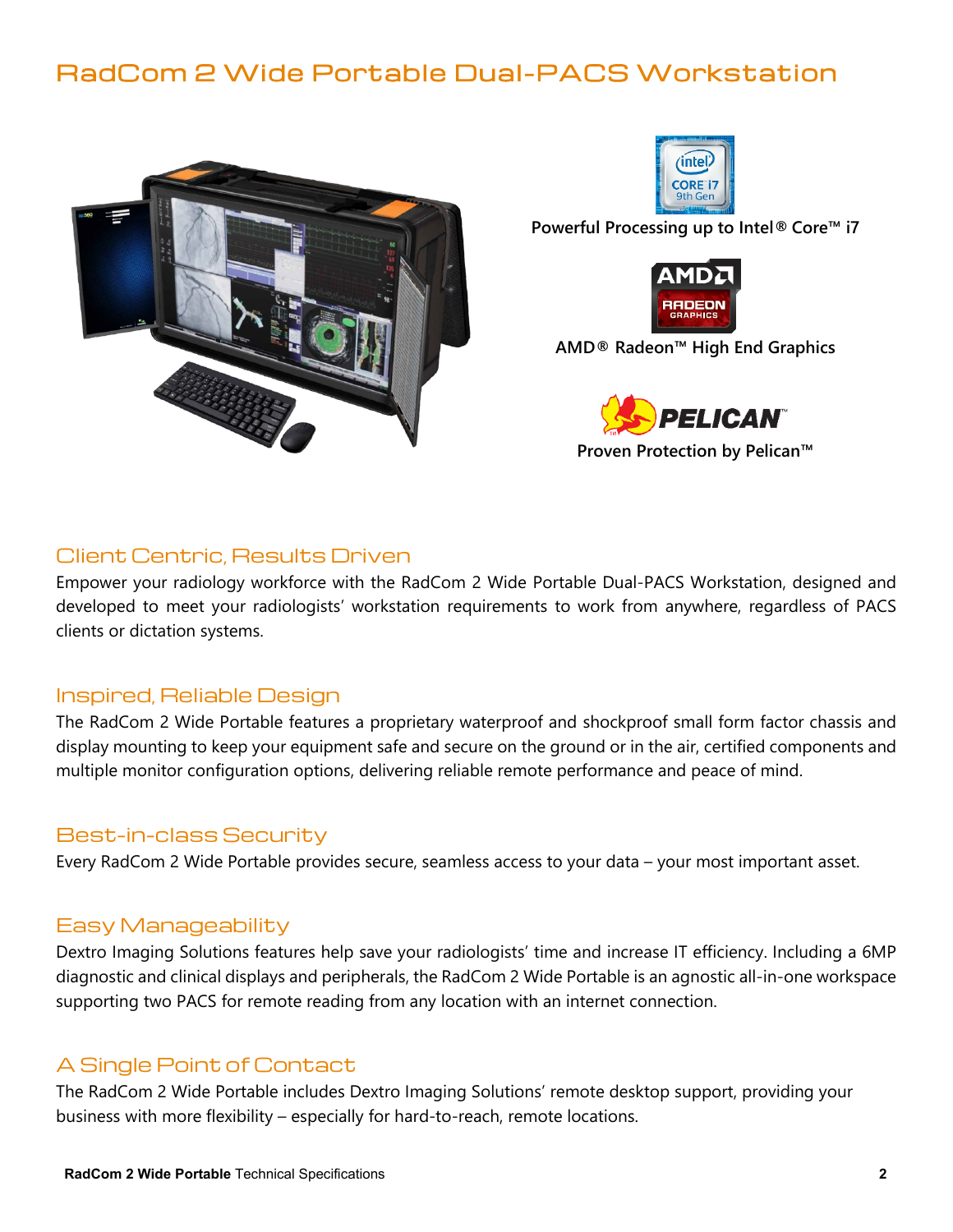| <b>Feature</b>                          | <b>Specifications</b>                                                                                                                                  |
|-----------------------------------------|--------------------------------------------------------------------------------------------------------------------------------------------------------|
| Processors                              | 8 <sup>th</sup> and 9 <sup>th</sup> generation Intel Core processors up to i7                                                                          |
|                                         | (Custom Available)                                                                                                                                     |
| Chipset                                 | Intel-OS Dependent                                                                                                                                     |
| <b>Operating System Options</b>         | Microsoft <sup>®</sup> Windows 10 Pro 64-bit, Windows 10 Standard 64-bit                                                                               |
| Graphics                                | Embedded AMD Radeon RX Vega M GL                                                                                                                       |
|                                         | (Per Request: Barco® Cards Available)                                                                                                                  |
| Memory (RAM)                            | 2 x 16-32GB DDR4                                                                                                                                       |
|                                         | DDR4 SDRAM, up to 32GB                                                                                                                                 |
| Networking                              | 2 x Integrated Ethernet LAN 10/100/1000, 5G support, Thunderbolt                                                                                       |
| Interfaces                              | 3 x rear static USB 2.0 ports                                                                                                                          |
|                                         | 2 x rear DVI 1.2 ports<br>2 x internal power buttons                                                                                                   |
| Removable Media Options                 | Supports external USB optional optical disc drives and USB thumb drives                                                                                |
| <b>Hard Drive Options</b>               | Hard Disk Drives: 2 x up to 1TB                                                                                                                        |
|                                         | M.2 Solid State Drives                                                                                                                                 |
| <b>Display Options</b>                  | Diagnostic: Choice of 6MP diagnostic display (Current selection available online)                                                                      |
|                                         | Quad-screen configuration is available for all visual needs.                                                                                           |
|                                         | Clinical: 2 x 17" LCD touch screen displays                                                                                                            |
| Chassis Type                            | SFF, wheeled base with extendable handle                                                                                                               |
| Case Dimensions (L x W x H)             | 28.6 x 17.5 x 10.7 in / 72.6 x 44.5 x 27.2 cm                                                                                                          |
| Min. Weight                             | 53.5 lbs / 24.3 kg                                                                                                                                     |
|                                         | Varies depending upon diagnostic display option.                                                                                                       |
| Power Supply Unit (PSU)                 | 2 x standard 400W PSU Active PFC ENERGY STAR compliant, Active PFC, SPLIT                                                                              |
| Included                                | System soundproofing, quiet Maglev fans                                                                                                                |
| Accessories                             | Keyboard: Backlit slim mechanical spill-proof USB wired keyboard                                                                                       |
|                                         | Mouse: Logitech <sup>®</sup> wireless mouse                                                                                                            |
|                                         | Video Display Wiring included<br>Security Lock upon request                                                                                            |
| Security                                | Trusted Platform Module (TPM) 1.2, Available Data Protection Encryption, Chassis                                                                       |
|                                         | lock slot support, Setup/BIOS Password, I/O Interface Security, optional Smart Card                                                                    |
|                                         | keyboards, Intel Trusted Execution Technology, Intel Identity Protection Technology,                                                                   |
| <b>Systems Management Options</b>       | Intel Ant-Theft Technology, BIOS support                                                                                                               |
|                                         | In-Band systems management                                                                                                                             |
| Environmental & Regulatory<br>Standards | Environmental Standards (eco-labels): ENERGY STAR 5.2, EPEAT Registered,<br>CECP, WEEE, Japan Energy Law, South Korea E-standby, South Korea Eco-label |
|                                         | (for SFF only), EU RoHS, China RoHS                                                                                                                    |
|                                         | Other Environmental Options: Carbon Off-set; Asset Resale and Recovery Service                                                                         |
| Warranty & Service                      | <b>Limited Hardware Warranty</b>                                                                                                                       |
| <b>Configuration Services</b>           | Factory image load, BIOS customization, hardware customization, asset tagging,<br>reporting available at extra charge.                                 |

**© 2021 Dextro Imaging Solutions, LLC. All Rights Reserved.** All products and company names are trademarks™ or registered® trademarks of their respective holders. Use of them does not imply any affiliation or endorsement by them.